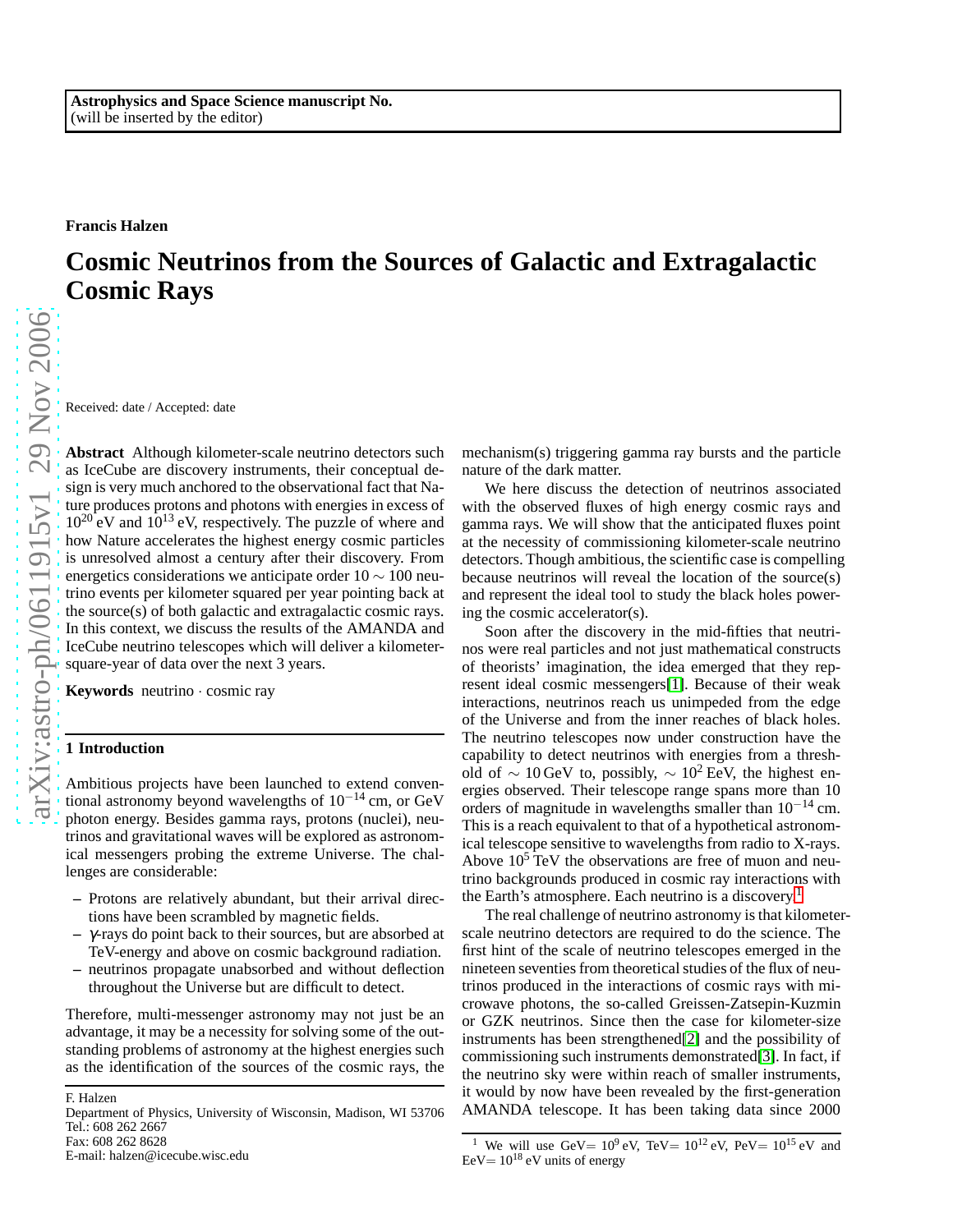with a detector of  $0.01 - 0.08$  km<sup>2</sup> telescope area, depending on the sources[\[4\]](#page-7-3).

Given the size of the detector required, all efforts have concentrated on transforming large volumes of natural water or ice into Cherenkov detectors. They reveal the secondary muons and electromagnetic and hadronic showers initiated in neutrino interactions inside or near the detector. Because of the long range of the muon, from kilometers in the TeV range to tens of kilometers at the highest energies, neutrino interactions can be identified far outside the instrumented volume. Adding to the technological challenge is the requirement that the detector be shielded from the abundant flux of cosmic ray muons by deployment at a depth of typically several kilometers. After the cancellation of a pioneering attempt[\[5\]](#page-7-4) to build a neutrino telescope off the coast of Hawaii, successful operation of a smaller instrument in Lake Baikal[\[6\]](#page-7-5) bodes well for several efforts to commission neutrino telescopes in the Mediterranean[\[5,](#page-7-4)[7\]](#page-7-6). We will here mostly concentrate on the construction and first four years of operation of the AMANDA telescope[\[4,](#page-7-3)[8\]](#page-7-7) which has transformed a large volume of natural deep Antarctic ice into a Cherenkov detector. It represents a first-generation telescope as envisaged by the DUMAND collaboration over 20 years ago and a proof of concept for the kilometer-scale IceCube detector, now under construction.

Even though neutrino "telescopes" are designed as discovery instruments covering a large dynamic range, be it for particle physics or astrophysics, their conceptual design is very much anchored to the observational fact that Nature produces protons and photons with energies in excess of  $10^{20}$  eV and  $10^{13}$  eV, respectively. In this paper we will review how cosmic ray and TeV gamma ray observations set the scale of cosmic neutrino fluxes.

# **2 Cosmic Neutrinos Associated with Extragalactic Cosmic Rays**

Cosmic accelerators produce particles with energies in excess of  $10^8$  TeV; we do not know where or how. The flux of cosmic rays observed at Earth is sketched in Fig. 1a,b[\[9\]](#page-7-8). The energy spectrum follows a broken power law. The two power laws are separated by a feature dubbed the "knee"; see Fig. 1a. Circumstantial evidence exists that cosmic rays, up to perhaps EeV energy, originate in galactic supernova remnants. Any association with our Galaxy disappears in the vicinity of a second feature in the spectrum referred to as the "ankle". Above the ankle, the gyroradius of a proton in the galactic magnetic field exceeds the size of the Galaxy and it is generally assumed that we are witnessing the onset of an extragalactic component in the spectrum that extends to energies beyond 100 EeV. Experiments indicate that the highest energy cosmic rays are predominantly protons or, possibly, nuclei. Above a threshold of 50 EeV these protons interact with cosmic microwave photons and lose energy to pions before reaching our detectors. This is the GZK cutoff that limits the sources to our local supercluster.

Models for the origin of the highest energy cosmic rays fall into two categories, top-down and bottom-up. In topdown models it is assumed that the cosmic rays are the decay products of cosmological remnants or topological defects associated, for instance, with Grand Unified theories with unification energy  $M_{GUT} \sim 10^{24}$  eV. These models predict neutrino fluxes most likely within reach of first-generation telescopes such as AMANDA, and certainly detectable by future kilometer-scale neutrino observatories[\[10\]](#page-7-9). They have not been observed.

In bottom-up scenarios it is assumed that cosmic rays originate in cosmic accelerators. Accelerating particles to TeV energy and above requires massive bulk flows of relativistic charged particles. These are likely to originate from the exceptional gravitational forces in the vicinity of black holes. Gravity powers large electric currents that create the opportunity for particle acceleration by shocks, a mechanism familiar from solar flares where particles are accelerated to 10 GeV. It is a fact that black holes accelerate electrons to high energy; astronomers observe them indirectly by their synchrotron radiation. We know that they can accelerate protons because we detect them as cosmic rays. Being charged, the protons are deflected by interstellar magnetic fields and therefore do not reveal their sources. Hence the cosmic ray puzzle.

Examples of candidate black holes include the dense cores of exploding stars, inflows onto supermassive black holes at the centers of active galaxies and annihilating black holes or neutron stars. Before leaving the source, accelerated particles pass through intense radiation fields or dense clouds of gas surrounding the black hole. This results in interactions producing pions decaying into secondary photons and neutrinos that accompany the primary cosmic ray beam as illustrated in Fig. 2. How many neutrinos are produced in association with the cosmic ray beam? The answer to this question provides one rationale for building kilometer-scale neutrino detectors [\[2\]](#page-7-1). For orientation, consider a neutrino beam produced at an accelerator laboratory. Here the target and the beam dump absorb all parent protons as well as the secondary electromagnetic and hadronic showers. Only neutrinos exit the dump. If Nature constructed such a "hidden source" in the heavens, conventional astronomy would not reveal it. Cosmic ray sources must be at least partially transparent to protons. Sources transparent only to neutrinos may exist, but they cannot be cosmic-ray sources.

A generic "transparent" source can be imagined as follows: protons are accelerated in a region of high magnetic fields where they interact with photons and generate neutral and charged pions. The most important process is  $p + \gamma \rightarrow$  $\Delta^+ \to \pi^0 + p$  and  $p + \gamma \to \Delta^+ \to \pi^+ + n$ . While the secondary protons may remain trapped in the acceleration region, roughly equal numbers of neutrons and decay products of neutral and charged pions escape. The energy escaping the source is therefore distributed among cosmic rays, gamma rays and neutrinos produced by the decay of neutrons, neutral pions and charged pions, respectively. The neutrino flux from a generic transparent cosmic ray source is of-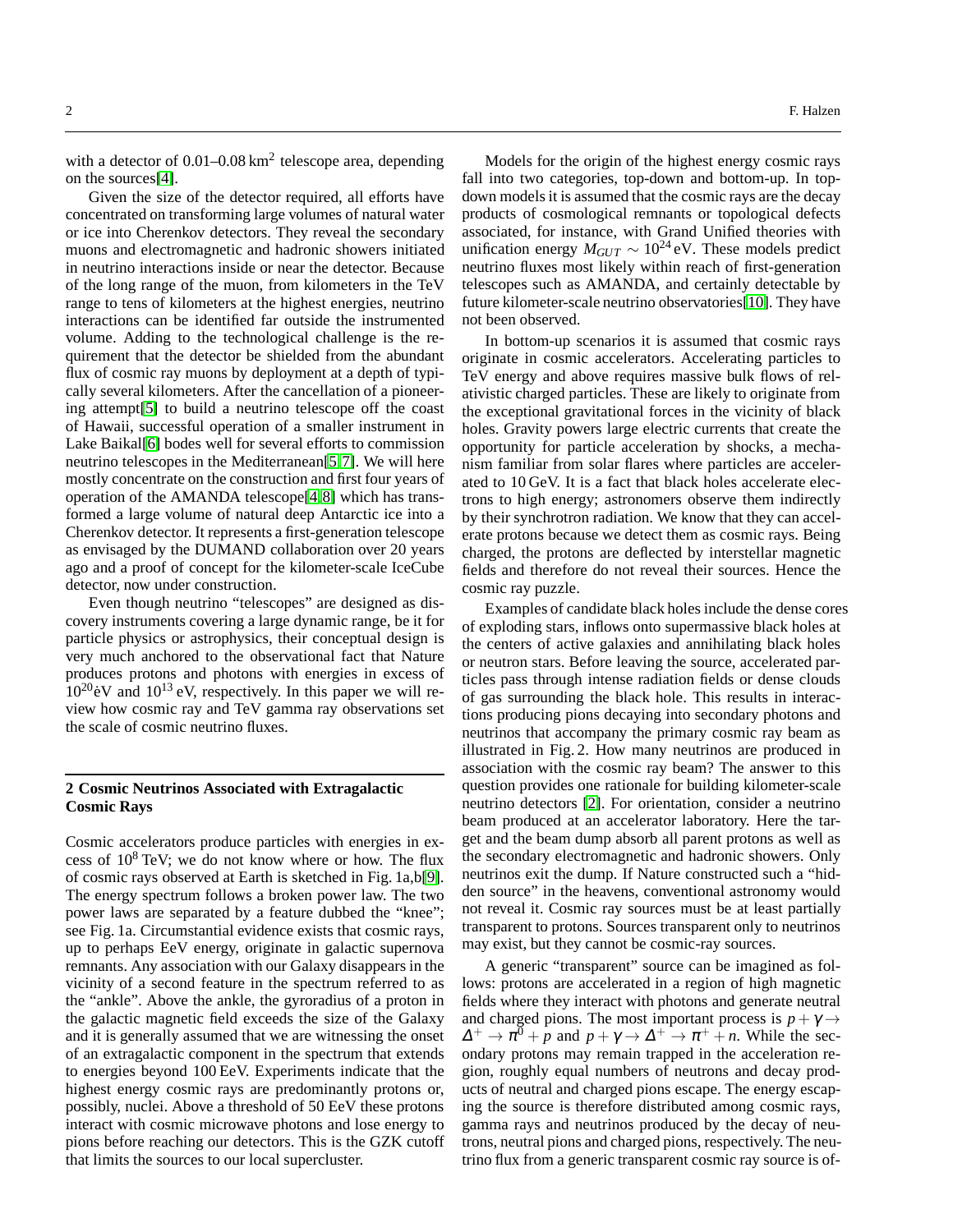

Fig. 1 At the energies of interest here, the cosmic ray spectrum consists of a sequence of 3 power laws. The first two are separated by the "knee" (left panel), the second and third by the "ankle". There is evidence that the cosmic rays beyond the ankle are a new population of particles produced in extragalactic sources; see right panel.

ten referred to as the Waxman-Bahcall flux [\[11\]](#page-7-10). It is easy to calculate and the derivation is revealing.

Figure 1b shows a fit to the observed spectrum above the "ankle" that can be used to derive the total energy in extragalactic cosmic rays. The flux above the ankle is often summarized as "one  $10^{19}$  eV particle per kilometer square per year per steradian". This can be translated into an energy flux

$$
E\left\{E\frac{dN}{dE}\right\} = \frac{10^{19} \text{ eV}}{(10^{10} \text{ cm}^2)(3 \times 10^7 \text{ sec}) \text{ sr}}
$$

$$
= 3 \times 10^{-8} \text{ GeV cm}^{-2} \text{ s}^{-1} \text{ sr}^{-1}.
$$

From this we can derive the energy density  $\rho_E$  in cosmic rays using the relation that  $flux = velocity \times density$ , or

$$
4\pi \int dE \left\{ E \frac{dN}{dE} \right\} = c \rho_E \, .
$$

We obtain

$$
\rho_E = \frac{4\pi}{c} \int_{E_{\rm min}}^{E_{\rm max}} \frac{3 \times 10^{-8}}{E} dE \, \frac{\rm GeV}{\rm cm^3} \simeq 10^{-19} \, \frac{\rm TeV}{\rm cm^3} \, ,
$$

taking the extreme energies of the accelerator(s) to be  $E_{\rm max}/E_{\rm min} \simeq 10^3$ .

The energy content derived "professionally" by integrating the spectrum in Fig. 2b assuming an  $E^{-2}$  energy spectrum, typical of shock acceleration, with a GZK cutoff is  $\sim$  3  $\times$  10<sup>-19</sup> erg cm<sup>-3</sup>. This is within a factor of our back-ofthe-envelope estimate (1 TeV =  $1.6$  erg). The power required for a population of sources to generate this energy density over the Hubble time of  $10^{10}$  years is  $\sim$  3 ×  $10^{37}$  erg s<sup>−1</sup> per (Mpc)<sup>3</sup> or, as often quoted in the literature,  $\sim 5 \times 10^{44}$  TeV per  $(Mpc)^3$  per year. This works out to[\[12\]](#page-7-11)

- **–** ∼ 3×10<sup>39</sup> erg s−<sup>1</sup> per galaxy,
- $-$  ~ 3 × 10<sup>42</sup> erg s<sup>-1</sup> per cluster of galaxies,
- **–** ∼ 2×10<sup>44</sup> erg s−<sup>1</sup> per active galaxy, or
- **–** ∼ 2×10<sup>52</sup> erg per cosmological gamma ray burst.

The coincidence between these numbers and the observed output in electromagnetic energy of these sources explains why they have emerged as the leading candidates for the cosmic ray accelerators. The coincidence is consistent with the relationship between cosmic rays and photons built into the "transparent" source. In the photoproduction processes roughly equal energy goes into the secondary neutrons, neutral and charged pions whose energy ends up in cosmic rays, gamma rays and neutrinos, respectively.

We therefore conclude that the same energy density of  $\rho_E \sim 3 \times 10^{-19}$  erg cm<sup>-3</sup>, observed in cosmic rays and electromagnetic energy, ends up in neutrinos with a spectrum  $E_V dN/dE_V \sim E^{-\gamma}$  cm<sup>-2</sup> s<sup>-1</sup> sr<sup>-1</sup> that continues up to a maximum energy  $E_{\text{max}}$ . The neutrino flux follows from the relation  $\int E_V dN/dE_V = c\rho_E/4\pi$ . For  $\gamma = 1$  and  $E_{\text{max}} = 10^8$  GeV, the generic source of the highest energy cosmic rays produces a flux of  $E_v^2 dN/dE_v \sim 5 \times 10^{-8} \text{GeV} \text{cm}^{-2} \text{s}^{-1} \text{sr}^{-1}$ .

There are several ways to sharpen this qualitative prediction:

**–** The derivation fails to take into account that there are more UHE cosmic rays in the Universe than observed at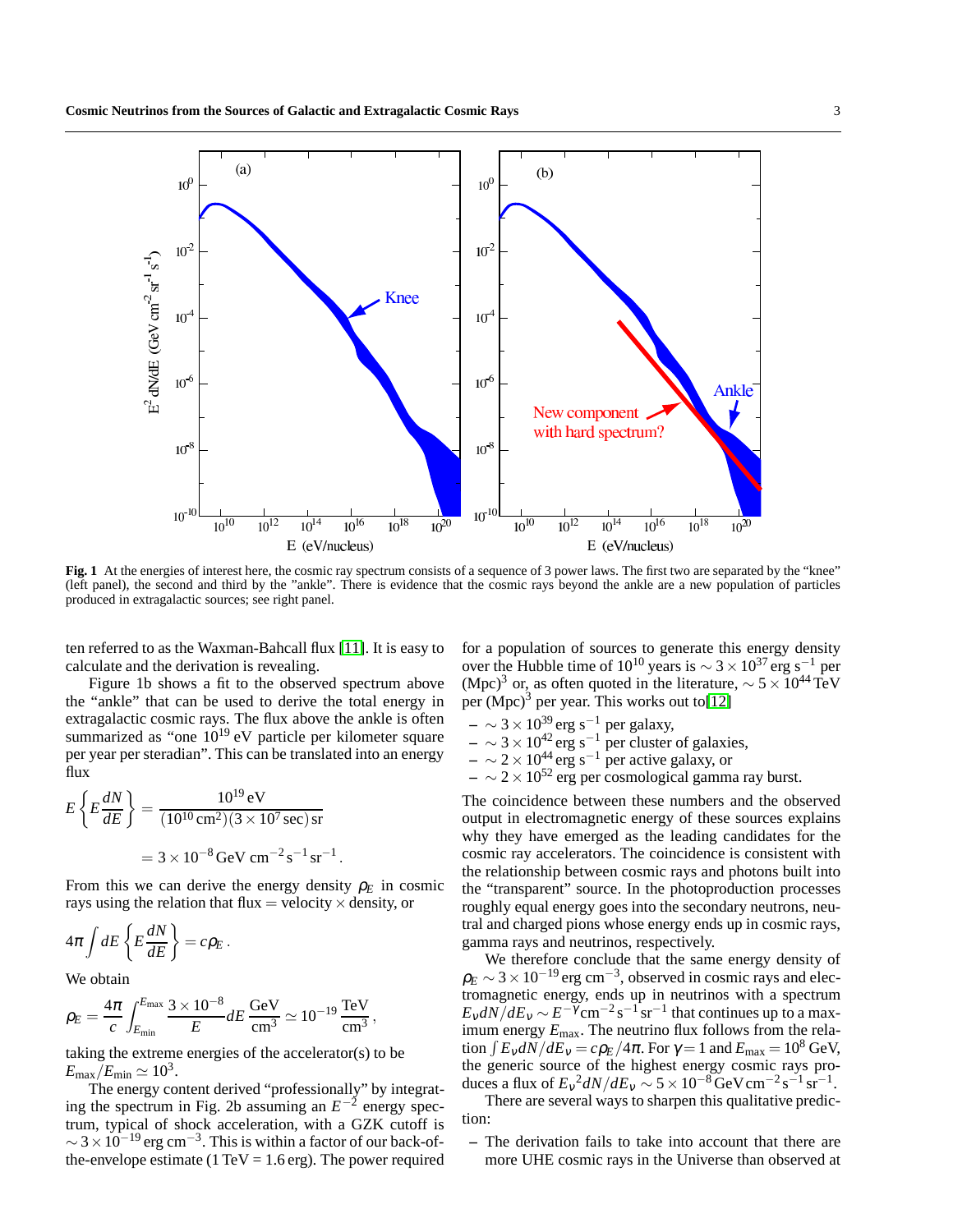

**Fig. 2** Cosmic beam dump exits: sketch of cosmic ray accelerator producing photons. The charged pions that are inevitably produced along with the neutral pions will decay into neutrinos.

Earth because of the GZK-effect and it also neglects the evolution of the sources with redshift. This increases the neutrino flux, which we normalized to the observed spectrum only, by a factor  $d_H/d_{\text{CMB}}$ , the ratio of the Hubble radius to the average attenuation length of the cosmic rays propagating in the cosmic microwave background.

**–** For proton-γ interactions muon neutrinos (and antineutrinos) receive only 1/2 of the energy of the charged pion in the decay chain  $\pi^+ \to \mu^+ + \nu_\mu \to e^+ + \nu_e + \bar{\nu}_\mu + \nu_\mu$ assuming that the energy is equally shared between the 4 leptons. Furthermore half the muon neutrinos oscillate into tau neutrinos over cosmic distances. In further calculations we will focus on the muon flux here.

In summary,

$$
E_v \frac{dN_v}{dE_v} = \frac{1}{2} \times \frac{1}{2} \times E \frac{dN_{CR}}{dE} \times \frac{d_H}{d_{CMB}} \simeq E \frac{dN_{CR}}{dE}
$$
(1)

In practice, the corrections approximately cancel. The precise value of the energy where the transition from galactic to extragalactic sources occurs represents another source of uncertainty that has been extensively debated [\[13\]](#page-7-12). A transition at a lower energy significantly increases the energy in the extragalactic component and results in an enhancement of the associated neutrino flux.

Waxman and Bahcall referred to their flux as a bound in part because in reality more energy is transferred to the neutron than to the charged pion in the source, in the case of the photoproduction reaction  $p + \gamma \rightarrow \Delta^+ \rightarrow \pi^+ + n$  four times more. Therefore

$$
E_v \frac{dN_v}{dE_v} = \frac{1}{4} E \frac{dN_{\text{CR}}}{dE} \,. \tag{2}
$$

In the end we estimate that the muon-neutrino flux associated with the sources of the highest energy cosmic rays is loosely confined to the range

$$
E_v^2 dN/dE_v = 1 \sim 5 \times 10^{-8} \,\text{GeV} \,\text{cm}^{-2} \,\text{s}^{-1} \,\text{sr}^{-1} \tag{3}
$$

depending on the cosmological evolution of the cosmic ray sources. Model calculations assuming that active galaxies or gamma-ray bursts are the actual sources of cosmic rays yield event rates similar to the generic energetics estimate presented.

The anticipated neutrino flux thus obtained has to be compared with the limit of

 $8.9 \times 10^{-8}$  GeV cm<sup>-2</sup>s<sup>-1</sup> sr<sup>-1</sup> reached after the first 4 years of operation of the completed AMANDA detector in 2000– 2003 [\[15\]](#page-7-13). On the other hand, after three years of operation IceCube will reach a diffuse flux limit of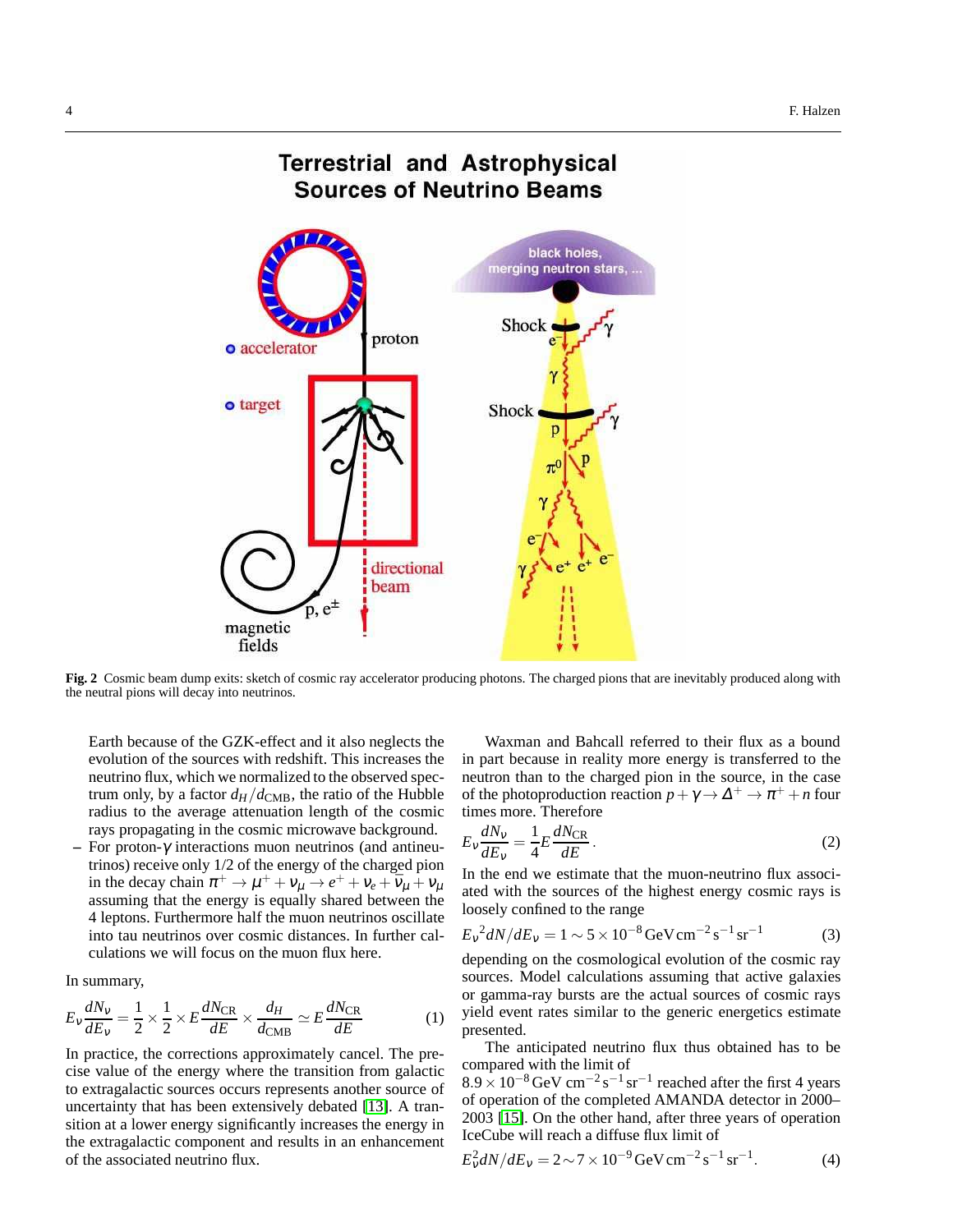The exact value of the IceCube sensitivity depends on the magnitude of the dominant high energy neutrino background from the prompt decay of atmospheric charmed particles[\[3\]](#page-7-2). The level of this background is difficult to anticipate theoretically and little accelerator data is available in the energy and Feynman-x range of interest[\[16\]](#page-7-14).

The observed event rate is obtained by folding the cosmic flux predicted with the probability that the neutrino is actually detected in a high energy neutrino telescope; only one in a million neutrinos of TeV energy interact and produce a muon that reaches the detector. This probability is given by the ratio of the muon and neutrino interaction lengths in the detector medium,  $\lambda_{\mu}/\lambda_{\nu}$ [\[2\]](#page-7-1) and therefore depends on energy. For the flux range estimated above we anticipate 100–500 detected muon neutrinos per  $km^2$  per year. Here the lower value represents the more realistic estimate. It will be further reduced if we assume a steeper spectrum. On the other hand, given that IceCube's effective area for muon neutrinos exceeds  $1 \text{ km}^2$  and that equal fluxes of electron and tau neutrinos are expected, a neutrino signal at the "Waxman-Bahcall" level could result in the observation of several hundred high-energy neutrinos of extraterrestrial origin per year in IceCube [\[3\]](#page-7-2).

Gamma ray bursts (GRB), outshining the entire Universe for the duration of the burst, are perhaps the best motivated sources of high-energy neutrinos[\[21,](#page-7-15)[22,](#page-7-16)[23\]](#page-7-17). The collapse of massive stars to a black hole has emerged as the likely origin of the "long" GRB with durations of tens of seconds. In the collapse a fireball is produced which expands with a highly relativistic velocity powered by radiation pressure. The fireball eventually runs into the stellar material that is still accreting onto the black hole. If it successfully punctures through this stellar envelope the fireball emerges to produce a GRB. While the energy transferred to highly relativistic electrons is thus observed in the form of radiation, it is a matter of speculation how much energy is transferred to protons.

The assumption that GRB are the sources of the highest energy cosmic rays does determine the energy of the fireball baryons. Accommodating the observed cosmic ray spectrum of extragalactic cosmic rays requires roughly equal efficiency for conversion of fireball energy into the kinetic energy of protons and electrons. In this scenario the production of neutrinos of 100–1000 TeV energy in the GRB fireball is a robust prediction because neutrinos are inevitably produced in interactions of accelerated protons with fireball photons. Estimates of the flux[\[19\]](#page-7-18) point again at the necessity of a kilometer-cubed neutrino detector, in agreement with the generic energetics estimates previously presented. Studies of active galaxies as sources of cosmic rays lead to similar conclusions<sup>[\[17\]](#page-7-19)</sup>.

The case for kilometer-scale detectors also emerges from consideration of "guaranteed" cosmic fluxes. Neutrino fluxes are guaranteed when both the accelerator and the pion producing target material can be identified. The extragalactic cosmic rays produce  $\sim 1$  event per km<sup>2</sup> year in interactions with cosmic microwave photons[\[24\]](#page-7-20). Galactic cosmic rays

interact with hydrogen in the disk to generate an observable neutrino flux in a kilometer-scale detector[\[25\]](#page-7-21). Evidence has been accumulating that young supernova remnants are the sources of the galactic cosmic rays; conclusive evidence is still missing. Neutrino observations can be the answer as we will review in the next section.

# **3 Cosmic Neutrinos Associated with Galactic Cosmic Rays**

In the previous section we made an estimate of the neutrino flux from generic accelerators producing the highest energy cosmic rays. We can perform a similar analysis for the galactic cosmic rays by calculating the energy density corresponding to the flux shown in Fig. 1a. The answer is that  $\rho_E \sim 10^{-12}$  erg cm<sup>-3</sup>. This is also the value of the corresponding energy density  $B^2/8\pi$  of the microgauss magnetic field in the galaxy. The power needed to maintain this energy density is  $10^{-26}$  erg/cm<sup>3</sup>s given that the average containment time of the cosmic rays in our galaxy is  $3 \times 10^6$  years. For a nominal volume of the galactic disk of  $10^{67}$  cm<sup>3</sup> this requires an accelerator delivering  $10^{41}$  erg/s. This happens to be 10% of the power produced by supernovae releasing  $10^{51}$  erg every 30 years. The coincidence is the basis for the idea that shocks produced by supernovae expanding into the interstellar medium are the origin of the galactic cosmic rays.

Can we observe neutrinos pointing back at the accelerators of the galactic cosmic rays? The conversion of the 10<sup>50</sup> erg of energy into particle acceleration is believed to occur by diffusive shock acceleration in the young (1000– 10,000 years) remnant expanding into the interstellar medium. If high energy cosmic rays are indeed associated with the remnant, they will interact with hydrogen atoms in the interstellar medium to produce pions that decay into roughly equal numbers of photons and neutrinos. These may provide us with indirect evidence for cosmic ray acceleration. The observation of these pionic gamma rays has been one of the motivations for neutrino as well ground-based TeV-energy astronomy.

Whereas the details are complex and predictions can be treacherous, a simple estimate of the gamma ray flux associated with a supernova remnant can be made following Aharonian, Drury and Volk[\[27\]](#page-7-22). Within the precision of the astrophysics it is safe to assume that an identical flux of neutrinos is produced– no need for sophistication here. The emissivity in pionic gamma rays produced by a density of protons  $n<sub>p</sub>$  interacting with a density of hydrogen atoms n is

$$
Q_{\gamma}(>1\,TeV) = c < \frac{E_{\pi}}{E_p} > \sigma_{pp}\,nn_p(>1\,TeV) \tag{5}
$$

$$
=c<\frac{E_{\pi}}{E_p}>\lambda_{pp}^{-1}n_p(>1\,TeV),\tag{6}
$$

or

$$
Q_{\gamma}(>1\,TeV) \simeq 10^{-29} \frac{\text{photons}}{\text{scm}^3} \left(\frac{n}{1\,\text{cm}^{-3}}\right). \tag{7}
$$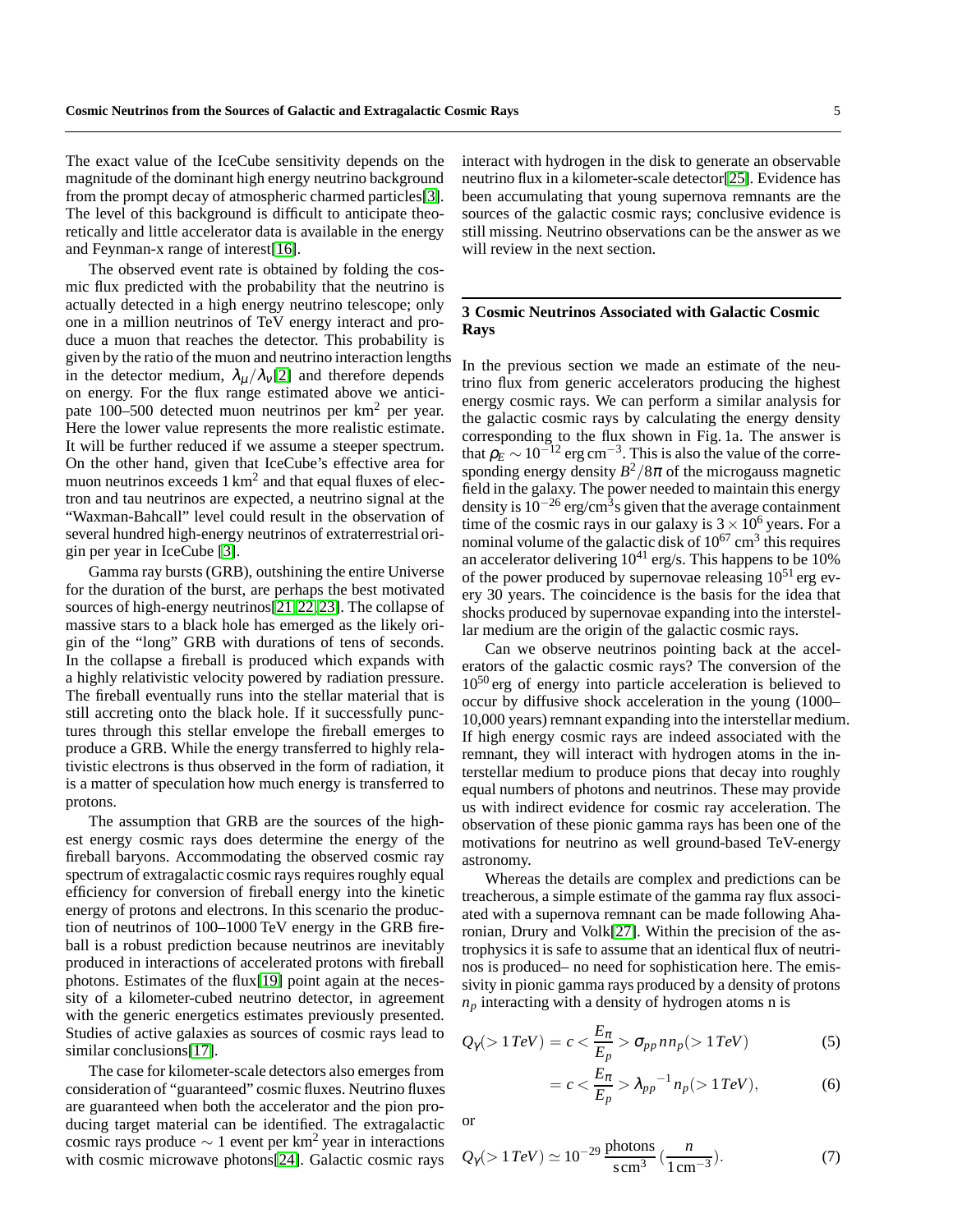

**Fig. 3** Our estimate of the flux of neutrinos associated with the sources of the highest energy cosmic rays (the shaded range labeled WB) is compared to the limits established by the AMANDA experiment reached with 800 days of data[\[15\]](#page-7-13). AMANDA's sensitivity is within a factor of 2 of the most optimistic predictions. Also shown are fluxes predicted by specific models of cosmic ray accelerators: active galaxies labeled StSa[\[17\]](#page-7-19) and MPR[\[18\]](#page-7-23), GRB[\[19\]](#page-7-18) and the diffuse flux produced by cosmic ray producing active galaxies on microwave photons[\[20\]](#page-7-24) labelled RB. Data for the background atmospheric neutrino flux are from the AMANDA experiment. The IceCube experiment will be sensitive to all predictions after a few years of operation of the full detector. It has sensitivity to the larger fluxes by operating the partially completed detector that already now exceeds AMANDA in instrumented volume.

The emissivity of photons is simply proportional to the density of cosmic rays  $n_p$ (> 1*TeV*) ( $\simeq$  4 × 10<sup>-14</sup> *cm*<sup>-3</sup> for energy in excess of 1 TeV) and the target density *n* of hydrogen atoms. The proportionality factor is determined by particle physics:  $\langle E_{\pi}/E_p \rangle \sim 0.2$  is the average energy of the secondary pions relative to the cosmic ray protons and  $\lambda_{pp}$  =  $(n\sigma_{pp})^{-1}$  is the proton interaction length ( $\sigma_{pp} \simeq 40$  mb) in a density n of hydrogen atoms. (We here assumed a generic  $E^{-2}$  spectrum of the protons, for different spectral indices the quantity  $\langle E_\pi/E_p \rangle$  is generalized to the spectrum-weighted moments for pion production by nucleons[\[28\]](#page-7-25).)

The total luminosity in gamma rays is given by

$$
L_{\gamma}(>1\,TeV) = Q_{\gamma} \frac{W}{\rho} \simeq 10^{33} \,\text{photons}\,\text{s}^{-1}.\tag{8}
$$

The density of protons from a supernova converting a total kinetic energy W of  $10^{50}$  erg to proton acceleration is approximately given by  $W/\rho$ , where we will assume that the density in the remnant is not very different from the ambient

energy density  $\rho \sim 10^{-12}$  erg cm<sup>-3</sup> of galactic cosmic rays. This approximation is valid for young remnants in their Sedov phase.

We thus predict a rate of TeV photons from a supernova at a distance d of 1 kpc of

$$
\frac{dN_{events}}{d(lnE)}(>E) = \frac{L_{\gamma}}{4\pi d^2}
$$
  

$$
\approx 10^{-11} \left(\frac{\text{photons}}{\text{cm}^2 \text{s}}\right) \left(\frac{W_{CR}}{10^{50} \text{erg}}\right) \left(\frac{n}{1 \text{cm}^{-3}}\right) \left(\frac{d}{1 \text{kpc}}\right)^{-2}.
$$

Each TeV gamma ray is accompanied by a neutrino from a charged pion and we therefore anticipate an event rate of 3 detected neutrinos per decade of energy per  $km^2$  year, a result readily obtained from the relation

$$
\frac{dN_{events}}{d(lnE)}(>E) = 10^{-11} \left(\frac{\text{neutrinos}}{\text{cm}^2 \text{ s}}\right) \text{area time } \left(\frac{\lambda_{\mu}}{\lambda_{\nu}}\right),\tag{9}
$$

where the last factor represents, as before, the probability that the neutrino is detected. It is approximately  $10^{-6}$  for the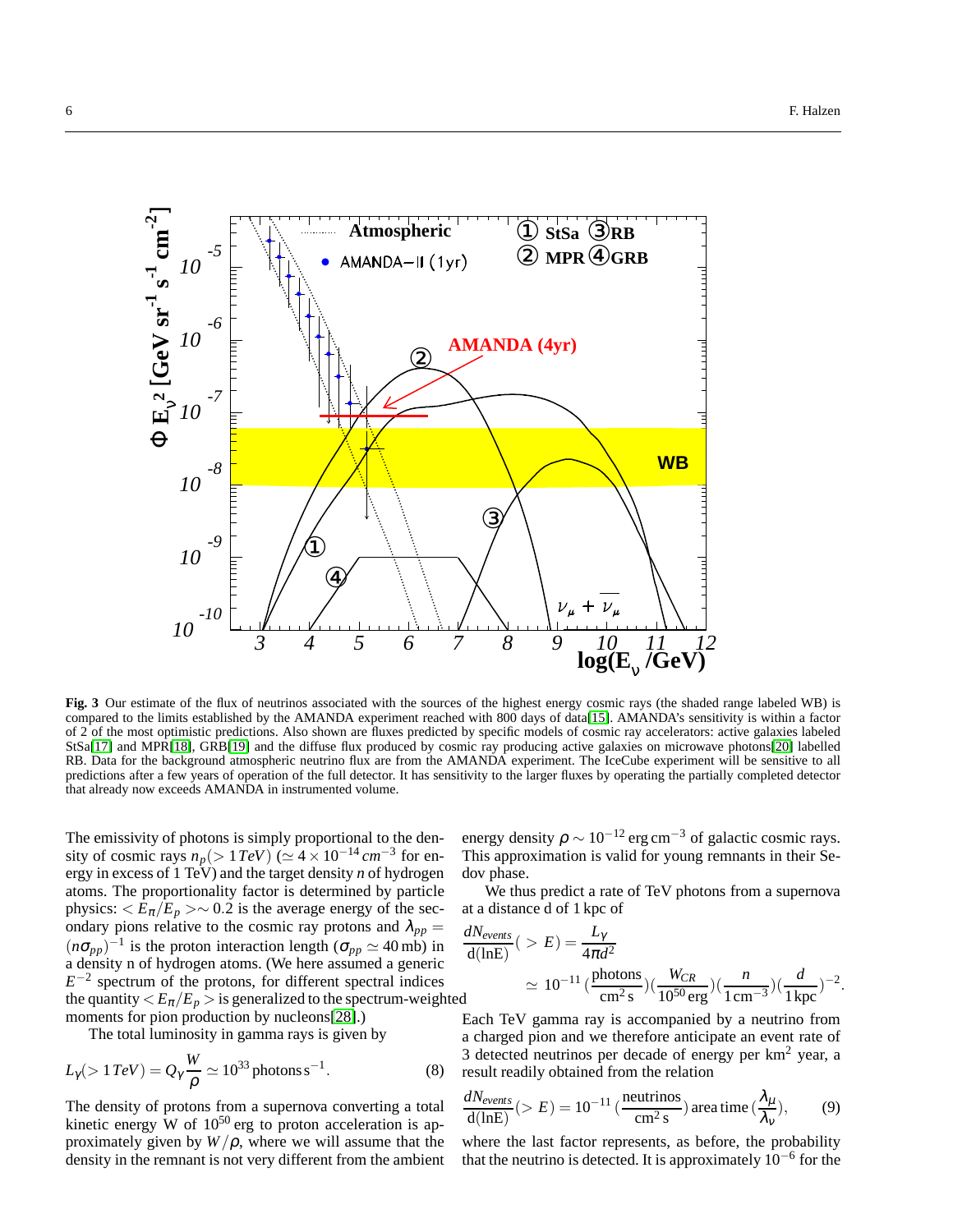TeV energy considered here. From several such sources distributed over the galactic plane IceCube may detect a flux of neutrinos similar, possibly smaller, than the one associated with extragalactic sources.

This estimate may be somewhat optimistic because we assumed that the sources extend to 100 TeV with an  $E^{-2}$ spectrum. If the spectrum cuts off around 10 TeV detection becomes more challenging because the flux reaches the level of the cosmic ray background. On the other hand, if the "knee" at 1000 TeV represents the end of the galactic cosmic ray spectrum, then some of the sources must produce 100 TeV secondaries.

This prediction is credible because the number of TeV photons predicted coincides with observations of the supernova remnant RX J1713.7-3946 by the H.E.S.S. array of atmospheric Cherenkov telescopes[\[26\]](#page-7-26). H.E.S.S. may thus have identified the first site where protons are accelerated to energies typical of the main component of the galactic cosmic rays. Although the resolved image of the source (the first ever at TeV energies!) reveals TeV gamma ray emission from the whole supernova remnant, it shows a clear increase of the flux in the directions of known molecular clouds. This is suggestive of protons, shock accelerated in the supernova remnant, interacting with the dense clouds to produce neutral pions that are the source of the observed increase of the TeV photon signal. The image shows filaments of high magnetic fields consistent with the requirements for acceleration to the energies observed. Furthermore, the high statistics data for the flux are power-law behaved over a large range of energies without any indication of a cutoff characteristic of synchrotron or inverse-Compton sources. Follow-up observations of the source in radio-waves and X-rays have failed to identify the population of electrons required to generate TeV photons by purely electromagnetic processes; for a detailed discussion see [\[29\]](#page-7-27).

On the theoretical side, the large B-fields suppress the ratio of photons produced by the inverse Compton relative to the synchrotron. Fitting the data by purely electromagnetic processes is therefore challenging but, apparently, not impossible[\[29\]](#page-7-27). A similar extended source of TeV gamma rays tracing the density of molecular clouds has been identified near the galactic center. Protons apparently accelerated by the remnant HESS J1745-290 diffuse through nearby molecular clouds to produce a signal of TeV gamma rays that trace their density[\[34\]](#page-7-28). Detecting this source in neutrinos will be challenging because it is relatively weak (its TeV luminosity is only or order 0.1 Crab), because of its larger distance compared to RX J1713.7-3946 and because it is not a point but extended source[\[30,](#page-7-29)[31\]](#page-7-30). On the other hand, the sources discovered by Milagro in the Cygnus region are more luminous, their spectrum extends to higher energies and they are relatively nearby[\[32\]](#page-7-31). We are looking forward to a detailed measurement of the Milagro spectrum which is likely to translate into a detectable neutrino flux in Ice-Cube. The hotspot in the Milagro map of the galactic plane represents a flux of 1 Crab above 12.5 TeV[\[32\]](#page-7-31). By itself it yields 4 ∼ 17 neutrino events above a detector threshold of

0.1 ∼ 1 TeV. We here assumed a spectrum of  $E^{-2.6}$ , but the result is relatively insensitive to this assumption. The diffuse flux surrounding the Milagro source represents an additional flux of 3 Crab spread over 0.02 steradian. IceCube data should have no problem exposing the smoking gun for the sources of galactic cosmic rays.

So far H.E.S.S. has not claimed the discovery of pionic gamma rays and finding neutrinos as a smoking gun for cosmic ray acceleration in supernova remnants remains of interest. If the TeV flux of RX J1713.7-3946 is of neutral pion origin, then the accompanying charged pions will produce a guaranteed neutrino flux of roughly 10 muon-type neutrinos per kilometer-squared per year[\[33\]](#page-7-32) and produce incontrovertible evidence for cosmic ray acceleration. Their calculation yields a result close to our previous estimate for a generic remnant. From a variety of such sources we can therefore expect event rates of cosmic neutrinos of galactic origin similar to those estimated for extragalactic neutrinos in the previous section. Supernovae associated with molecular clouds are a common feature of associations of OB stars that exist throughout the galactic plane, e.g. in the Cygnus region within view of IceCube.

It is important to realize that there is a robust relation between the neutrino and gamma flux emitted by cosmic ray accelerators[\[33\]](#page-7-32). It can also be exploited to estimate the neutrino flux from extragalactic sources. The  $v_{\mu} + \bar{v}_{\mu}$  neutrino flux  $\left(\frac{dN_{\rm V}}{dE_{\rm V}}\right)$  produced by the decay of charged pions in the source can be derived from the observed gamma ray flux by energy conservation:

$$
\int_{E_{\gamma}^{\min}}^{E_{\gamma}^{\max}} E_{\gamma} \frac{dN_{\gamma}}{dE_{\gamma}} dE_{\gamma} = K \int_{E_{\gamma}^{\min}}^{E_{\gamma}^{\max}} E_{\gamma} \frac{dN_{\gamma}}{dE_{\gamma}} dE_{\gamma}
$$
(10)

where  $E_{\gamma}^{\min}$  ( $E_{\gamma}^{\max}$ ) is the minimum (maximum) energy of the photons that have a hadronic origin.  $E_v^{\text{min}}$  and  $E_v^{\text{max}}$  are the corresponding minimum and maximum energy of the neutrinos. The factor *K* depends on whether the  $\pi^{0}$ 's are of *pp* or *p*γ origin. Its value can be obtained from routine particle physics. In *pp* interactions 1/3 of the proton energy goes into each pion flavor. In the pion-to-muon-to-electron decay chain 2 muon-neutrinos are produced with energy  $E_{\pi}/4$  for every photon with energy  $E_{\pi}/2$ . Therefore the energy in neutrinos matches the energy in photons and  $K = 1$ . The flux has to be reduced by a factor 2 because of oscillations. For *p*γ interactions  $K = 1/4$ . The estimate should be considered a lower limit because the observed photon flux to which the calculation is normalized may have been attenuated by absorption in the source or in the interstellar medium.

In summary, the energetics of galactic as well as extragalactic cosmic rays points at the necessity to build kilometerscale detectors to observe the associated neutrino fluxes that will reveal the sources. The case for doing neutrino astronomy with kilometer-scale instruments can also be made in other ways[\[2\]](#page-7-1) and, as is usually the case, the estimates of the neutrino fluxes pointing at the necessity of such detectors are likely to be optimistic.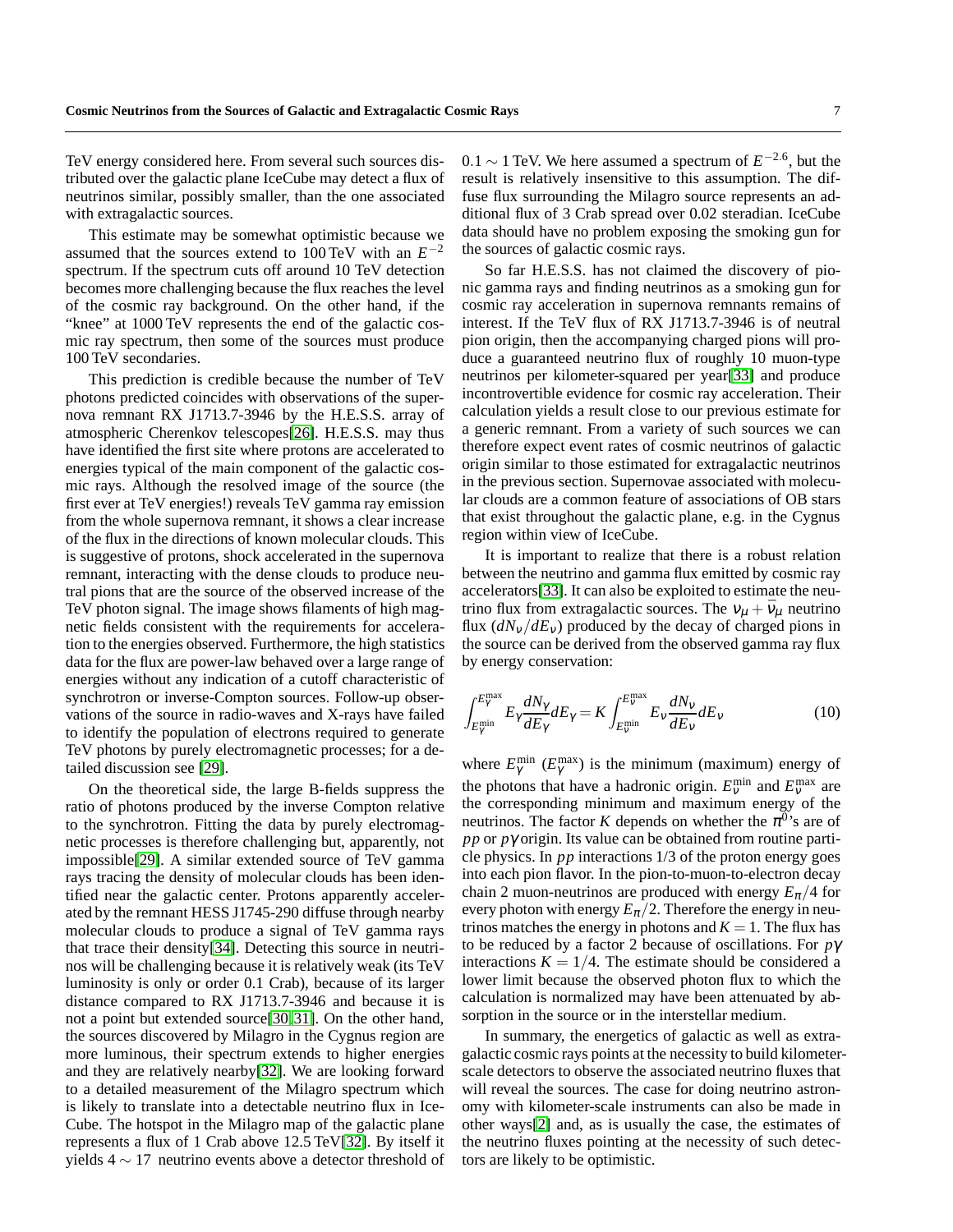## **Acknowledgments**

I thank my IceCube collaborators as well as Luis Anchordoqui, Julia Becker, Concha Gonzalez-Garcia, Tom Gaisser, Aongus O'Murchadha and Grant Teply for discussions. This research was supported in part by the National Science Foundation under Grant No. OPP-0236449, in part by the U.S. Department of Energy under Grant No. DE-FG02-95ER40896, and in part by the University of Wisconsin Research Committee with funds granted by the Wisconsin Alumni Research Foundation.

#### **References**

- <span id="page-7-0"></span>1. K. Greisen, Ann. Rev. Nucl. Part. Sci. **10**, 63 (1960), M.A.Markov in Proceedings of the 1960 International Conference on High Energy Physics, E.C.G. Sudarshan, J.H.Tinlot and A.C.Melissinos Editors, 578 (1960).
- <span id="page-7-1"></span>2. T. K. Gaisser, F. Halzen, and T. Stanev, Phys. Rept. **258**, 173 (1995) [Erratum **271**, 355 (1995)], [hep-ph/9410384;](http://arxiv.org/abs/hep-ph/9410384) J.G. Learned and K. Mannheim, Ann. Rev. Nucl. Part. Science **50**, 679 (2000); F. Halzen and D. Hooper, Rept. Prog. Phys. **65**, 1025 (2002), [arXiv:astro-ph/0204527.](http://arxiv.org/abs/astro-ph/0204527)
- <span id="page-7-2"></span>3. A Achtenberg *et al.*, First Year Performance of the Ice-Cube Neutrino Telescope, [arXiv:astro-ph/0604450;](http://arxiv.org/abs/astro-ph/0604450) J. Ahrens et al. (IceCube Collaboration), Astropart. Phys. **20**, 507 (2004), [arXiv:astro-ph/0305196](http://arxiv.org/abs/astro-ph/0305196) and [http://icecube.wisc.edu.](http://icecube.wisc.edu)
- <span id="page-7-3"></span>4. A. Achterberg et al., Proceedings of the 29th International Cosmic Ray Conference, Pune, India, 2005, [arXiv:astro-ph/0509330;](http://arxiv.org/abs/astro-ph/0509330) G. Hill, invited talk at the same conference.
- <span id="page-7-4"></span>5. J. Babson *et al.*, DUMAND Collaboration, Phys. Rev. D **42**, 3613 (1990).
- <span id="page-7-5"></span>6. V. A. Balkanov et al. (Baikal Collaboration), Nucl. Phys. Proc. Suppl. **118**, 363 (2003).
- <span id="page-7-7"></span><span id="page-7-6"></span>7. E. Migneco *et al.*, Nucl. Phys. Proc. Suppl. **136**, 61 (2004).
- 8. A. Karle for the AMANDA collaboration, *Observation of Atmospheric Neutrino Events with AMANDA*, Proceedings of the 26th International Cosmic Ray Conference, Salt Lake City, Utah (1999); E. Andres et al. (AMANDA Collaboration), Nature **410**, 441 (2001); Phys.Rev.D **66**, 012005 (2002), [arXiv:astro-ph/0205109.](http://arxiv.org/abs/astro-ph/0205109)
- <span id="page-7-8"></span>9. T. K. Gaisser, Proceedings of the 31st International Conference on High Energy Physics, Amsterdam, The Netherlands, July 2002.
- <span id="page-7-9"></span>10. D. V. Semikoz and G. Sigl, JCAP **0404**, 003 (2004), [arXiv:hep-ph/0309328.](http://arxiv.org/abs/hep-ph/0309328)
- <span id="page-7-11"></span><span id="page-7-10"></span>11. J. N. Bahcall and E. Waxman, Phys. Rev. D **64**, 023002 (2001).
- 12. T. K. Gaisser, OECD Megascience Forum, Taormina, Italy, 1997, [arXiv:astro-ph/9707283.](http://arxiv.org/abs/astro-ph/9707283)
- <span id="page-7-12"></span>13. Markus Ahlers, Luis A. Anchordoqui, Haim Goldberg, Francis Halzen, Andreas Ringwald, Thomas J. Weiler, [arXiv:astro-ph/0503229.](http://arxiv.org/abs/astro-ph/0503229)
- 14. J. Ahrens et al. (AMANDA Collaboration), Phys. Rev. Lett. **90**, 251101 (2003), [arXiv:astro-ph/0309585.](http://arxiv.org/abs/astro-ph/0309585)
- <span id="page-7-14"></span><span id="page-7-13"></span>15. G. C. Hill, Neutrino 06, Santa Fe (2006).
- 16. P. Gondolo, G. Ingelman and M. Thunman, Nucl. Phys. Proc. Suppl. **48**, 472 (1996), [arXiv:hep-ph/9602402.](http://arxiv.org/abs/hep-ph/9602402)
- <span id="page-7-19"></span>17. F. W. Stecker and M. H. Salamon, Astrophys. J. **512**, 521 (1992), [arXiv:astro-ph/9808110;](http://arxiv.org/abs/astro-ph/9808110) A. Atoyan and C. D. Dermer, Phys. Rev. Lett. **87**, 221102 (2001), [arXiv:astro-ph/0108053](http://arxiv.org/abs/astro-ph/0108053) and references therein. F. W. Stecker, Phys. Rev. D. **72**, 107301 (2005), [arXiv:astro-ph/0510537](http://arxiv.org/abs/astro-ph/0510537) for a recent update.
- <span id="page-7-23"></span>18. K. Mannheim, R. J. Protheroe and J. P. Rachen, Phys. Rev. D **63**, 023003 (2001), [arXiv:astro-ph/9812398.](http://arxiv.org/abs/astro-ph/9812398)
- <span id="page-7-18"></span>19. D. Guetta et al., Astropart. Phys. **20**, 429 (2004), [arXiv:astro-ph/0302524](http://arxiv.org/abs/astro-ph/0302524)
- <span id="page-7-24"></span>20. J. P. Rachen and P. L. Biermann, Astron. & Astrophys. **272**, 161 (1993), [arXiv:astro-ph/9301010.](http://arxiv.org/abs/astro-ph/9301010)
- <span id="page-7-15"></span>21. E. Waxman and J. N. Bahcall, Phys. Rev. Lett. **78**, 2292 (1997), [arXiv:astro-ph/9701231.](http://arxiv.org/abs/astro-ph/9701231)
- <span id="page-7-16"></span>22. M. Vietri, Phys. Rev. Lett. **80**, 3690 (1998), [arXiv:astro-ph/9802241.](http://arxiv.org/abs/astro-ph/9802241)
- <span id="page-7-17"></span>23. M. Bottcher and C. D. Dermer, M. Bottcher and C. D. Dermer, [arXiv:astro-ph/9801027,](http://arxiv.org/abs/astro-ph/9801027) Astrophys. J. **574**, 65 (2002), [arXiv:astro-ph/0005440.](http://arxiv.org/abs/astro-ph/0005440)
- <span id="page-7-20"></span>24. R. Engel, D. Seckel and T. Stanev, Phys. Rev. D **64**, 093010 (2001), [astro-ph/0101216,](http://arxiv.org/abs/astro-ph/0101216) and references therein.
- <span id="page-7-21"></span>25. V. S. Berezinsky and V. A. Kudryavtsev, *Sov. Astron. Lett.* **14** 873  $(1998)$ <br>26. F.A.
- <span id="page-7-26"></span>26. F.A. Aharonian *et al.*, Nature **432**, 75 (2004), [arXiv:astro-ph/00411533](http://arxiv.org/abs/astro-ph/0041153); H. J. Volk, E.G. Berezhko, Leonid T. Ksenofontov, [arXiv:astro-ph/0409453.](http://arxiv.org/abs/astro-ph/0409453)
- <span id="page-7-22"></span>27. F. Aharonian, L. O'C. Drury, & H.J. and Völk, *A&A*, 285, 645 (1994)
- <span id="page-7-25"></span>28. T. K. Gaisser, Cosmic Rays and Particle Physics, Cambridge University Press, Cambridge.
- <span id="page-7-27"></span>29. D. Berge et al. (HESS collaboration), 3rd International Symposium on High-Energy Gamma-ray Astronomy, Heidelberg, Germany.
- <span id="page-7-30"></span><span id="page-7-29"></span>30. M. D. Kistler and J. F. Beacom, [arXiv:astro-ph/0607082.](http://arxiv.org/abs/astro-ph/0607082)
- <span id="page-7-31"></span>31. A. Kappes *et al.*, [arXiv:astro-ph/0607286.](http://arxiv.org/abs/astro-ph/0607286)
- <span id="page-7-32"></span>32. J. Goodman, TeV Particle Astrophysics II, Madison, WI (2006).
- <span id="page-7-28"></span>33. J. Alvarez-Muniz and F. Halzen, Ap. J. **576**, L33 (2002).
- 34. F.A. Aharonian *et al.*, Nature **439**, 695 (2006), [arXiv:astro-ph/0603021.](http://arxiv.org/abs/astro-ph/0603021)